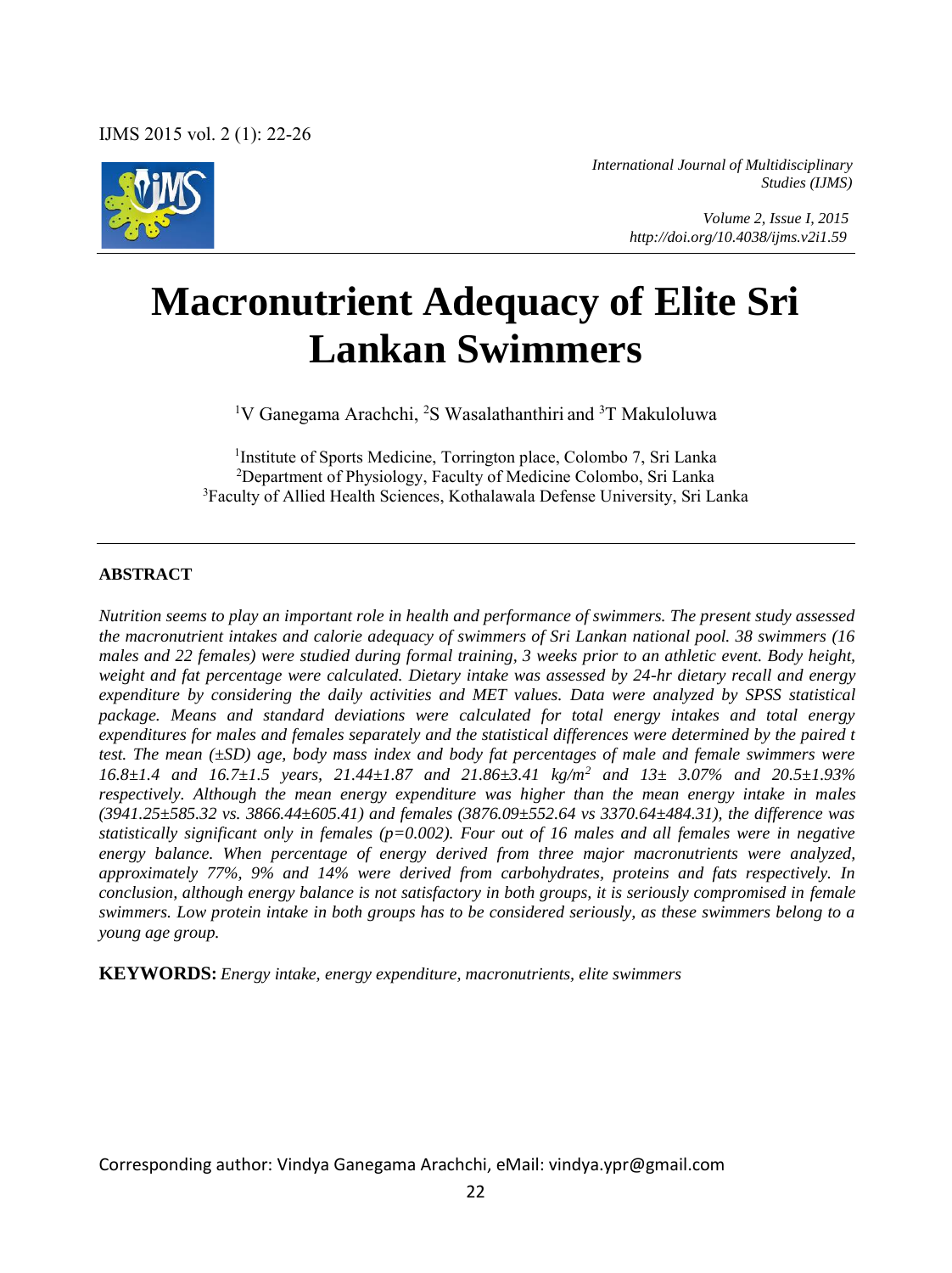## 1. **INTRODUCTION**

Sports performance is known to be affected by many factors. Optimum nutrition is one of the important factors to ensure optimum performance in sports. However, studies done globally have shown that athletes fail to achieve the daily nutrient intakes recommended by the guidelines.

Although meeting the energy needs is the first nutritional priority for optimum sports performance, energy intakes of athletes show wide variation (Grandjean, 1997). Athletes, especially who are engaged in endurance sports are advised to consume a diet rich in carbohydrates (CHO) in order to replenish the muscle and liver glycogen stores. A diet from which 70% of total calories derived from CHO is advised for elite endurance athletes who undergo regular training as CHO is the preferred fuel for muscle metabolism in high intensity exercise (Economos *et al.*, 1993). The recommended dietary protein requirement of adult athletes is 1.0 to 2.0 g/kg body mass (Colombani  $\&$ Mettler, 2011). Since the age range in elite swimmers appears to be lower when compared to other sports (Vrantza, 2002: Paschoal & Amancio, 2004) additional protein may be required for the completion of their growth and development.

Although nutrition in elite swimmers is a reasonably researched area, a very few studies (Ousley-Pahnke *et al.,* 2001) have focused on the importance of modification of dietary requirements according to varying training volumes. Furthermore, literature on nutritional requirements of sprint swimmers is extremely sparse. Therefore the objectives of the present study were to examine the nutritional status of national level sprint swimmers in order to assess the nutrient intake in relation to the recommendations and to the nutrient utilization.

## **2. METHODOLOGY**

This is part of a prospective cohort study conducted at the Torrington Sports Complex and at the Sugathadasa Stadium in Colombo. Data were collected during formal training 3 weeks prior to a national athletic event in which the swimmers trained for 2.5 hours per day on 6 days of the week. The study sample consisted of 38 swimmers (16 males and 22 females) of the national pool in Sri Lanka recruited on a voluntary basis. Ethical clearance was obtained from the review committee of the Faculty of Medical Sciences of University of Sri Jayewardenepura. Informed consent was obtained from the participants at the time of recruitment to the study.

Major areas of the study protocol were anthropometric measurements, dietary information and nutrient intake, and energy expenditure.

## **Anthropometry**

Body height was measured to the nearest 0.1 centimeter with a wall mounted stadiometer and weight was recorded to the nearest 0.1 kilograms with an electronic medical scale. Body mass index (BMI) was calculated using height and weight measurements. Body fat percentage was calculated using skin fold thickness measurements at four different sites (triceps, abdomen, suprailliac region and thigh) by using a Harpendon skin fold caliper.

#### **Dietary intake**

Dietary intake was assessed by the 24 hour dietary recall method. Sports personnel were asked to record the quantities of food and beverages taken on three non-consecutive days (two days during the week and one day over the weekend). Instructions on how to record food and beverages using standard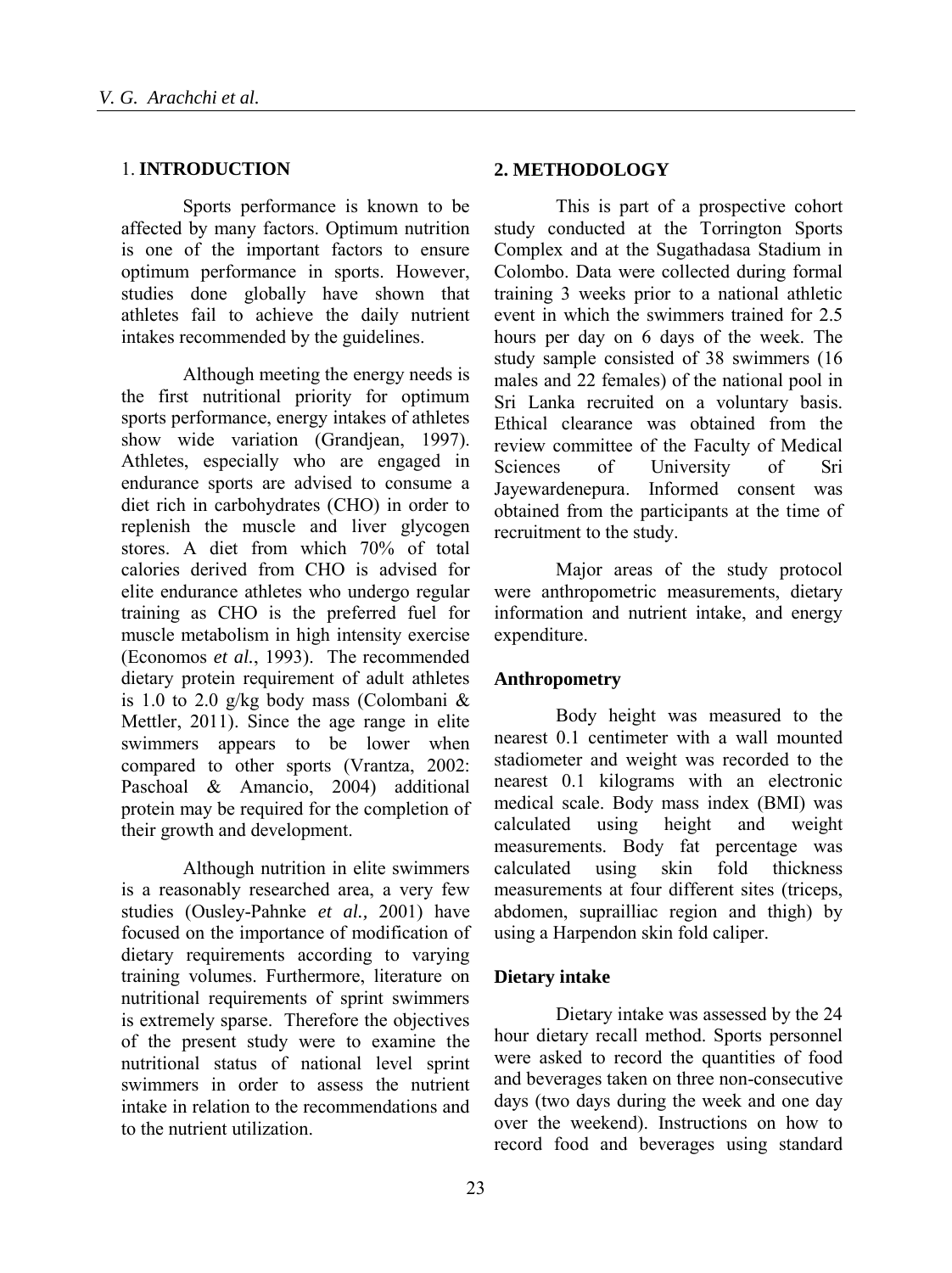household units were introduced to them prior to data collection. The dietary recalls were analyzed using food base 2000 software (Institute of Bahrain Chemistry, London)updated for Sri Lankan food to determine the intake of energy and nutrients over three days. Dietary intake was expressed as the consumption per person per day.

### **Energy expenditure**

The subjects were asked to record all activities from the time of waking up to the time of going to bed. The total energy expenditure of activities throughout a training day was calculated by multiplying the scientifically determined metabolic equivalents (METS) for each activity by the body weight of the subject and the duration of the activity in hours.

## **Data Analysis**

The data was analyzed by SPSS computer program (version 20). Means and standard deviations were calculated for total energy intakes and total energy expenditures for male and female swimmers separately. The statistical differences between energy intakes and expenditures were determined by the paired t test. A p-value of  $\leq 0.05$  was considered to be statistically significant.

## **3. RESULTS**

The mean  $(\pm SD)$  age of male and female swimmers was 16.8±1.4 and  $16.7\pm1.5$ years respectively. The mean  $(\pm SD)$ body mass index of males and females was 21.4 $\pm$ 1.9 and 21.9 $\pm$ 3.4 kg/m<sup>2</sup> respectively, and the body fat percentage of males and females was  $13\pm 3.1\%$  and  $20.5\pm 1.9\%$ respectively.

 Mean daily energy intake and energy expenditure of male and female swimmers are shown in table 1. Although the mean energy expenditure was higher than the mean energy intake in both males and females, the difference was statistically significant only in female swimmers. In supportive of this finding, 04 out of 16 males and all females were in negative energy balance.

|  | Table 1. Energy intake and energy |  |  |
|--|-----------------------------------|--|--|
|  | expenditure according to gender   |  |  |

| Gender       | Variable                                  | Mean( $\pm$ )               | P value |
|--------------|-------------------------------------------|-----------------------------|---------|
| Males $(16)$ | energy<br>intake<br>energy<br>expenditure | $3866 \pm 605$<br>3941.±585 | 0.645   |
| Females(22)  | energy<br>intake<br>energy<br>expenditure | 3371±484<br>3876±553        | 0.002   |

The percentage of energy derived from three major macronutrients is shown in table 2. No significant differences were seen for the percentage of energy derived from carbohydrate, fat and proteins in male and female swimmers.

**Table 2.** Percentage contribution of carbohydrate, fat and protein to the total daily energy intake of swimmers

|         | Carbohy        | Fat            | Protein       |
|---------|----------------|----------------|---------------|
|         | drate          |                |               |
| Males   | $76.9 \pm 6.5$ | $14.4 \pm 5.8$ | $8.9 \pm 1.8$ |
| Females | $773 \pm 11$   | $13.4 \pm 2.1$ | $9.3 \pm 1.7$ |

## **4. DISCUSSION**

Optimum intake of energy and macronutrients are important in athletes to maintain body weight to replenish glycogen stores and to build and repair tissues. The present study is an attempt to pinpoint nutritional inadequacy as an important contributory factor for non-optimal sports performance in Sri Lankan swimmers.

Both male and female swimmers in the Sri Lankan national pool seem to be in a very young age group. This observation is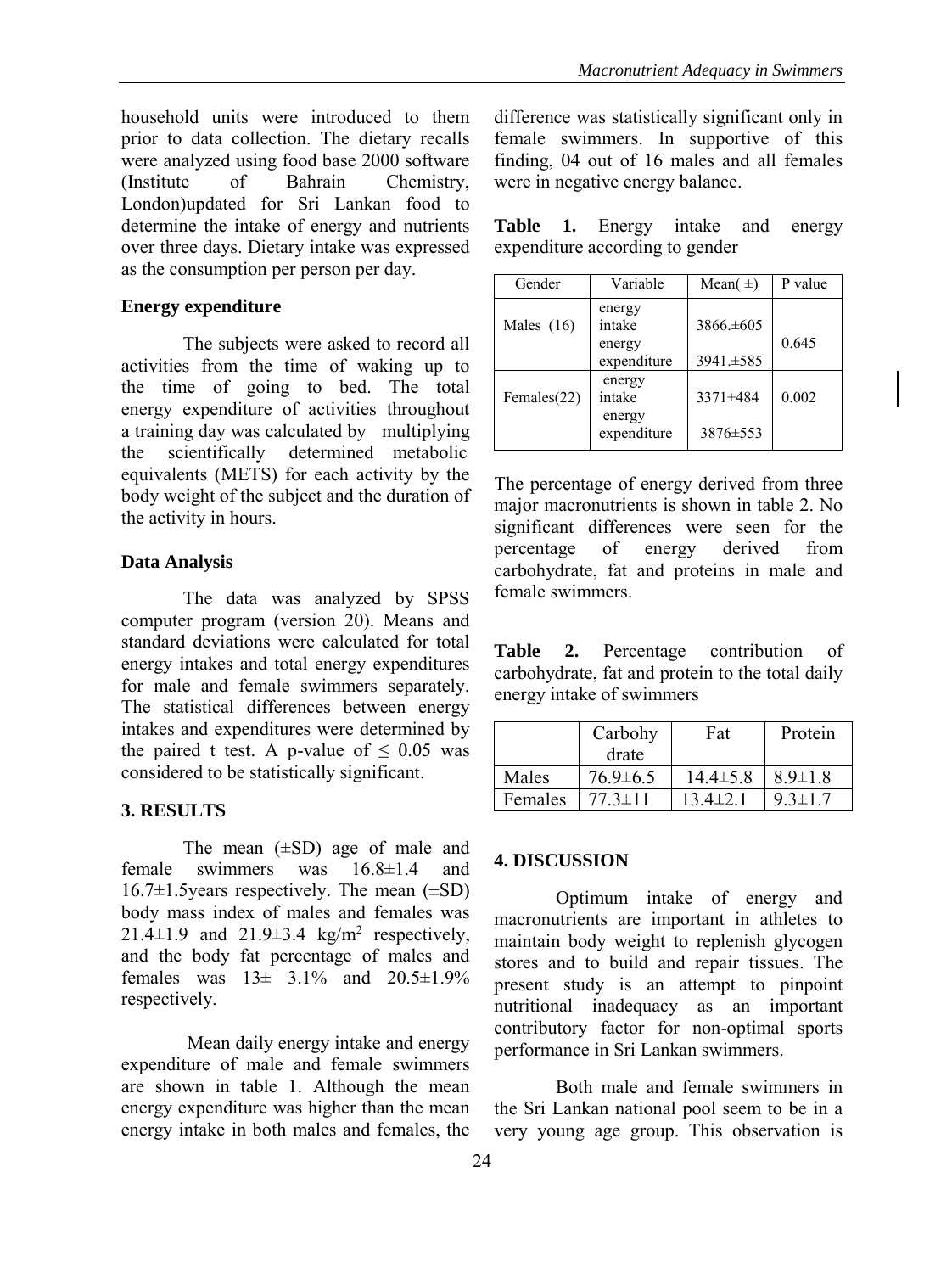shared by studies done elsewhere (Vrantza, 2002: Paschoal & Amancio, 2004) raising the question whether elite swimmers belonging to a lower age group is a trend observed globally. In addition to sports performance, increased energy and nutrient needs for physiologic growth and development is also a factor to be considered in young sports personnel.

Results of the study show that the body mass index and percentage of body fat were within the normal range. However, body fat percentage was higher in females compared to males as expected. In contrast to most other sports, higher fat mass in swimmers is thought to provide greater floatation and therefore lower energy expenditure during swimming (Wells *et al.,* 2006).

Although energy consumption should match the energy intake for optimum health and sports performance of athletes, in the present study, the energy balance was not satisfactory in both male and female swimmers. A negative energy balance is reported to be common among endurance athletes, female athletes and in athletes engaged in sports in which body composition and size should be maintained by dietary restrictions (8, 9).

When the percentage energy derived from three major nutrients was considered, the CHO intake was more than the recommended range in both sexes. High CHO intake ensures increased muscle glycogen synthesis and a rich glycogen store. However, the results show that only 8-9% of energy is derived from proteins indicating that the protein intake is lower in this group of swimmers when compared to other macronutrients. This is a finding which requires consideration, especially in this group where the dietary protein requirements would have to be increased than the adult values to accommodate growth and development in these young swimmers.

The American Dietetic Association, Dietitians of Canada and the American<br>College of Sports Medicine iointly of Sports Medicine jointly recommend appropriate selection of foods and fluids, meal timings and supplement choices (10) as additional factors for optimal health of athletes and their athletic performance. Although nutrient intake is assessed in this study, not assessing the other factors that influence the performance during training and competition is a limitation.

This study stresses the importance of providing nutritional counseling to elite swimmers not only to improve their swimming performance but also to facilitate optimum growth and development.

### **REFERENCES**

GRANDJEAN AC. Diets of elite athletes: has the discipline of sports nutrition made an impact? J.Nutr. 1997; 127(5) : 874S-877S.

ECONOMOS CD, BORTZ SS, NELSON ME. Nutritional practices of elite athletes. Practical recommendations. Sports Med. 1993;16 (6): 381-99.

COLOMBANI PC, METTLER S. Role of dietary proteins in sports. Int J VitamNutr Res. 2011; 81(2-3): 120-124. doi: 10.1024/0300-9831/a000060

VRANTZA, PATROULA. Nutrient intake and anthropometric characteristics of adolescent Greek swimmers[. The Journal of](http://www.thefreelibrary.com/Nutrition+%26+Dietetics%3a+The+Journal+of+the+Dietitians+Association+of+Australia/2002/March/1-p5311)  [the Dietitians Association of Australia.](http://www.thefreelibrary.com/Nutrition+%26+Dietetics%3a+The+Journal+of+the+Dietitians+Association+of+Australia/2002/March/1-p5311) Nutrition & Dietetics . 2002; 113 -114.

PASCHOAL, VC, AMANCIO OM. Nutritional status of Brazilian elite swimmers*.* J Am Diet Assoc . 2004; 101(3): 351-354*.* Int J Sport NutrExercMetab. 2001;14(1): 81-94.